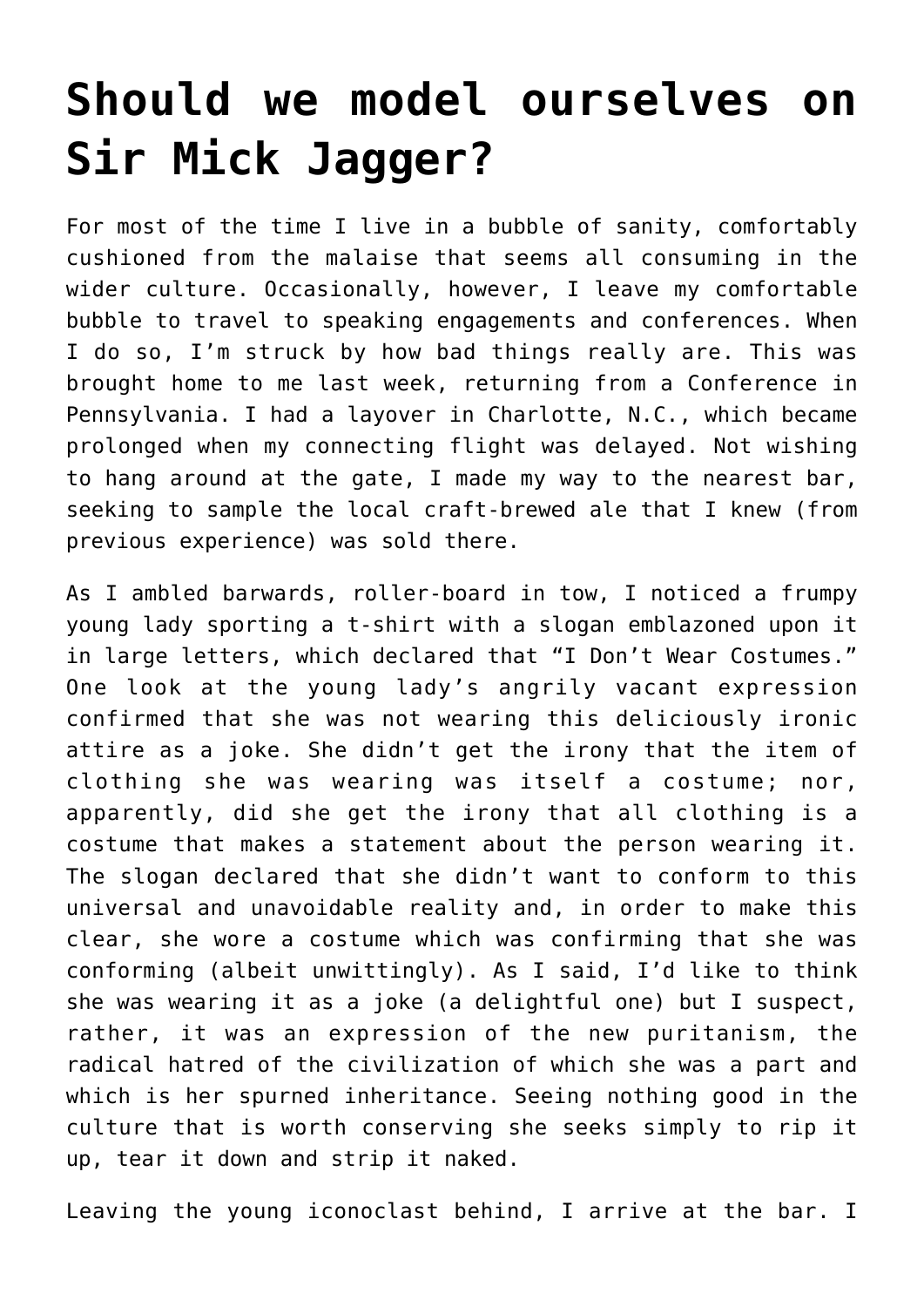order the local ale and join in the conversation of the three men sitting beside me. They don't know each other but two of them have formed an instant bond of brotherhood on the basis that they are both former Marines. All three men are engaged in venting against the women in their lives. One of the former Marines tells us that he is on his way to a wedding in Savannah, adding cynically that the groom was making the same mistake that he had made. The other two agreed. The youngest of the three, who wasn't married, spoke of his plans to deliberately arrive home late because it would annoy his girlfriend. *Good*, the two former Marines exclaimed. It was important to "train" women as early as possible to know who's boss. Their tone signified the miserable relationships they were in and the misery which their misogyny was causing.

The low-life level of the conversation was epitomized when one of the former Marines gushed forth his admiration for Mick Jagger for his success in "impregnating another supermodel." Unable to retain a polite silence any longer, I said that I found Sir Mick a sorrowful figure. This clearly puzzled my three barstool friends. Why would I say such a thing? He's rich, he impregnates women less than half his age, and he even has a knighthood from Her Majesty's Government. Isn't he the embodiment of success? Isn't he living the sort of life that all of us dream of living?

I told them that the purpose of growing old was to grow-up. The purpose of life is to grow in wisdom and virtue (the two are synonymous, though the latter word is banned from polite discourse in modern culture). If one grows old without growing in wisdom, one is a miserable loser. It's as simple as that. I told them that I thought it pitiful, in the literal sense of its being worthy of pity, that a man of 73 had shown no signs of growing in wisdom since the time he was 17. There was, I added, something ludicrous about a septuagenarian behaving like a teenager.

I fear that my words fell on deaf ears, though one might at